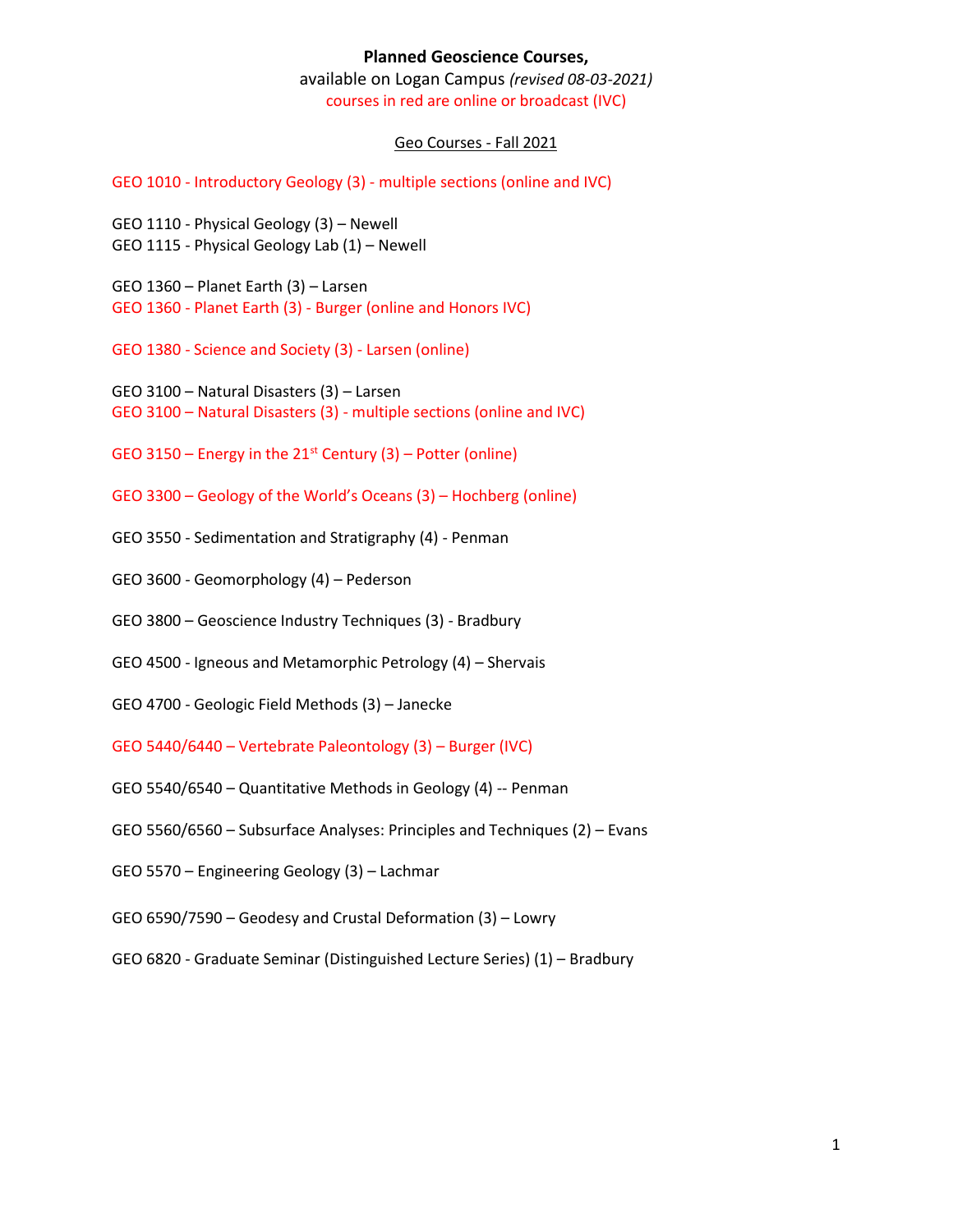## Geo Courses – Spring 2022

GEO 1010 - Introductory Geology (3) - multiple sections (online and IVC)

GEO 1110 - Physical Geology (3) – O'Brien GEO 1115 - Physical Geology Lab (1) – O'Brien

GEO 1360 - Planet Earth (3) – Larsen GEO 1360 - Planet Earth (3) – multiple sections (online)

GEO 1380 - Science and Society (3) - Larsen (online)

GEO 2200 - The Earth Through Time (3) – Dehler GEO 2205 - The Earth Through Time Lab (1) – Dehler

GEO 2500 - Geology Field Excursions (1) – Evans

GEO 2800 – Minerals and Rocks (4) - Staff

GEO 3100 - Natural Disasters (3) - Larsen GEO 3100 – Natural Disasters (3) - multiple sections (online)

GEO 3150 – Energy in the  $21^{st}$  Century (3) – Potter (online)

GEO 3250 – Natural History of Dinosaurs (3) – Burger (IVC)

GEO 3300 – Geology of the World's Oceans (3) – Hochberg (online)

GEO 3400 – Communicating Geoscience (3) – Bradbury

GEO 5410/6410 – Advanced Stratigraphy (3) – Burger (IVC)

- GEO 5470/6470 Chemical Sedimentary Rocks (2) Gannaway Dalton (IVC)
- GEO 5510 Groundwater Geology (3) Lachmar (online)
- GEO 5520/6520 Techniques of Groundwater Investigations (3) Lachmar
- GEO 5600 Geochemistry (4) -- Newell
- GEO 5610/6610 Tectonics of Am. Transform Plate Boundaries (3) Janecke ( $2<sup>nd</sup>$  half semester)
- GEO 5660/6660 -- Applied Geophysics (4) Lowry
- GEO 6580/7580 Low Temp Thermochronology Methods and Applications (3) Ault
- GEO 6820 Graduate Seminar (Distinguished Lecture Series) (1) Bradbury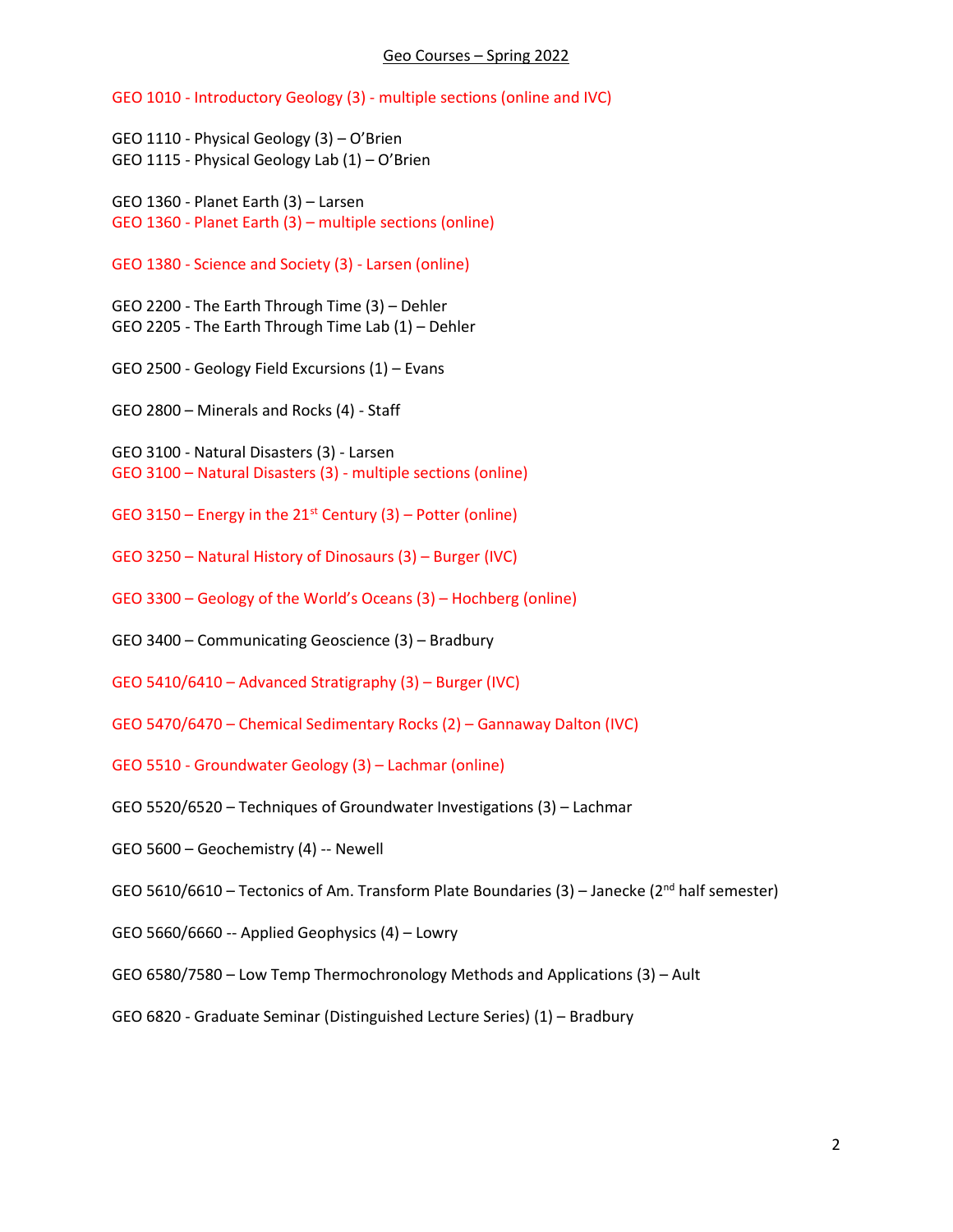- GEO 1010 Introductory Geology (3) multiple sections (online)
- GEO 1380 Science and Society (3) Larsen (online)
- GEO 3100 Natural Disasters (3) multiple sections (online)
- GEO 5200 Geology Field Camp (5) Ault
- GEO 5210 Geoscience Workforce Practicum (3) Potter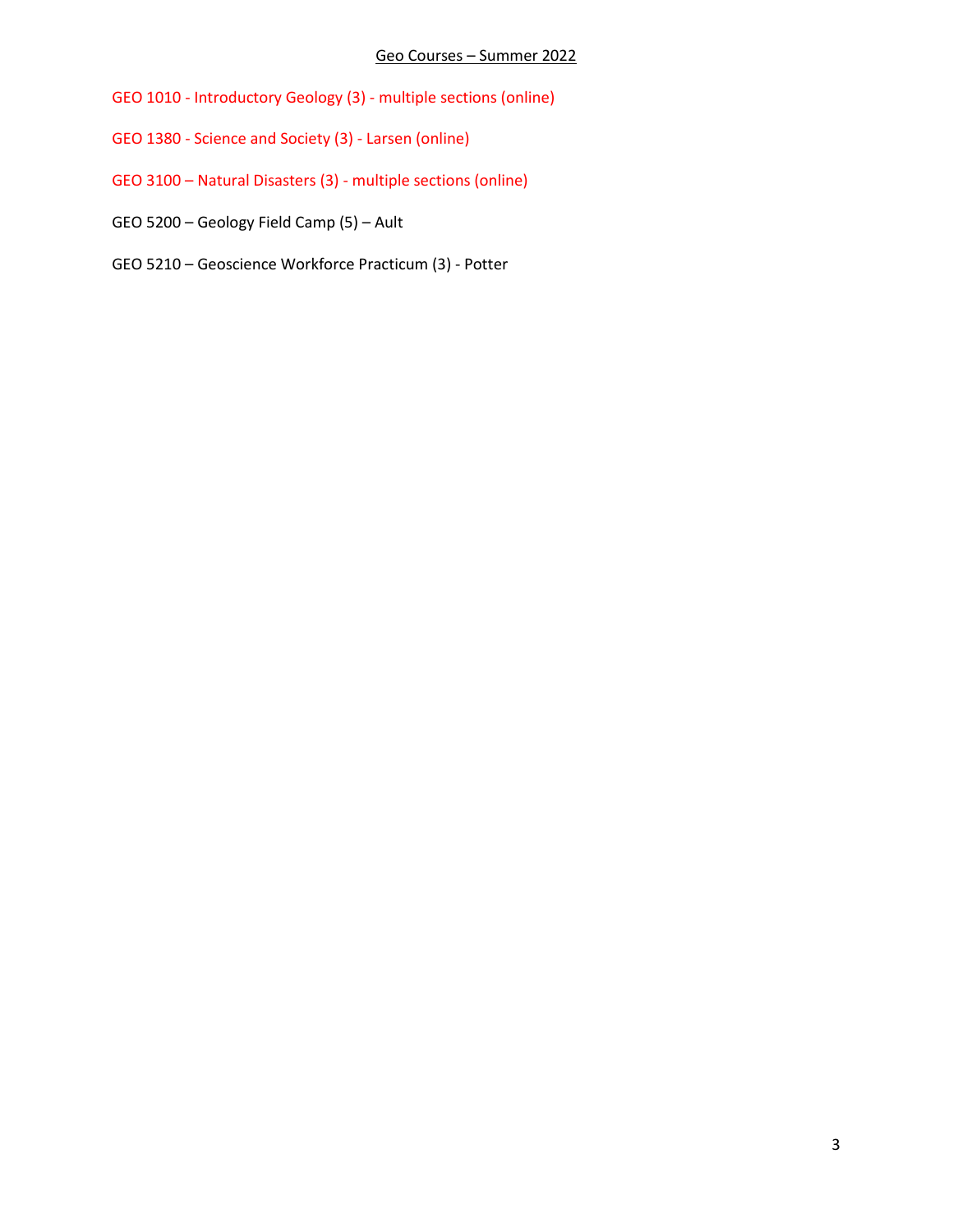## Geo Courses - Fall 2022

GEO 1010 - Introductory Geology (3) - multiple sections (online and IVC)

GEO 1110 - Physical Geology (3) – Potter GEO 1115 - Physical Geology Lab (1) – Potter

GEO 1360 – Planet Earth (3) – Larsen GEO 1360 - Planet Earth (3) - Burger (online and Honors IVC)

GEO 1380 - Science and Society (3) - Larsen (online)

GEO 3100 - Natural Disasters (3) - Larsen GEO 3100 – Natural Disasters (3) - multiple sections (online and IVC)

GEO 3150 – Energy in the  $21^{st}$  Century (3) – Potter (online)

GEO 3300 – Geology of the World's Oceans (3) – Hochberg (online)

GEO 3550 - Sedimentation and Stratigraphy (4) - Penman

GEO 3600 - Geomorphology (4) – Rittenour

GEO 3700 – Structural Geology (4) -- Evans

GEO 3800 – Geo Industry Techniques (3) – Bradbury

GEO 4500 - Igneous and Metamorphic Petrology (4) – Potter or Staff

GEO 5150/6150 – Fluvial Geomorphology (3) – Wheaton

GEO 5510 - Groundwater Geology (3) – Lachmar (online)

GEO 5430/6430 – Invertebrate Paleontology and Paleobotany (3) – Burger (IVC)

GEO 5510 - Groundwater Geology (3) – Lachmar (online)

GEO 5570 – Engineering Geology (3) – Lachmar

GEO 5630 – Geologic Image Analysis (3) – Janecke

GEO 5640/6640 – Introduction to Seismology (3) – Lowry

GEO 6050/7050 – Grad Seminar in Tectonics: Topic (3) – Ault

GEO 6190 -- Aqueous Geochemistry (3) – Newell

GEO 6450/7450 – Deep Time *(or Facies Analysis)* (3) -- Dehler

GEO 6800 – Grad Seminar: Luminesence Dating (short course) (3) - Rittenour

GEO 6820 - Graduate Seminar (Distinguished Lecture Series) (1) – Bradbury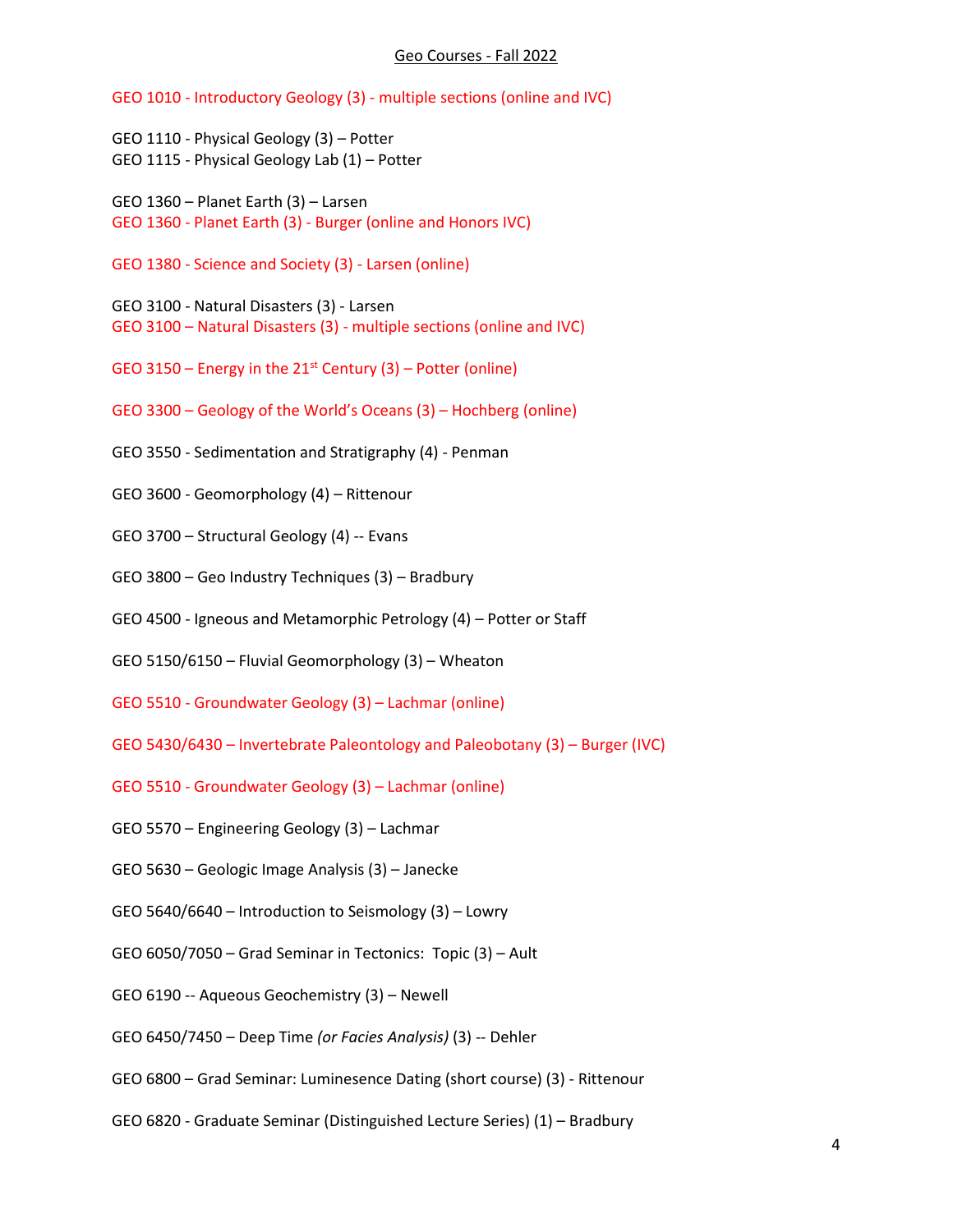GEO 1010 - Introductory Geology (3) - multiple sections (online and IVC)

GEO 1110 - Physical Geology (3) – O'Brien GEO 1115 - Physical Geology Lab (1) – O'Brien

GEO 1360 – Planet Earth (3) – Larsen GEO 1360 - Planet Earth (3) – multiple sections (online)

GEO 1380 - Science and Society (3) - Larsen (online)

GEO 2200 - The Earth Through Time (3) – Dehler GEO 2205 - The Earth Through Time Lab (1) – Dehler

GEO 2500 - Geology Field Excursions (1) – Dehler

GEO 2800 – Minerals and Rocks (4) – Potter

GEO 3100 - Natural Disasters (3) - Larsen GEO 3100 – Natural Disasters (3) - multiple sections (online)

GEO 3150 – Energy in the  $21^{st}$  Century (3) – Potter (online)

GEO 3250 – Natural History of Dinosaurs (3) – Burger (IVC)

GEO 3300 – Geology of the World's Oceans (3) – Hochberg (online)

GEO 3400 – Communicating Geoscience (3) – Bradbury

GEO 4700 - Geologic Field Methods (3) – Ault

GEO 5390/6390 – Sedimentary Petrology (3) – Burger (IVC)

- GEO 5480 Sed-Tectonic Basin Analysis (2) Gannaway Dalton (IVC)
- GEO 5520/6520 Techniques of Groundwater Investigations (3) Lachmar
- GEO 5670/6670 Inverse Theory (3) Lowry
- GEO 5680/6680 Paleoclimatology (3) Rittenour
- GEO 5690/6690 Geodynamics (3) Lowry
- GEO 6xxx/7xxx new Global Paleo-Biogeochemical Cycles (3) Penman
- GEO 6xxx/7xxx New Grad Class in petrology/crustal (3) new Faculty member

GEO 6300/7300 – Stable Isotope Geochemistry (2) -- Newell

GEO 6820 - Graduate Seminar (Distinguished Lecture Series) (1) – Bradbury